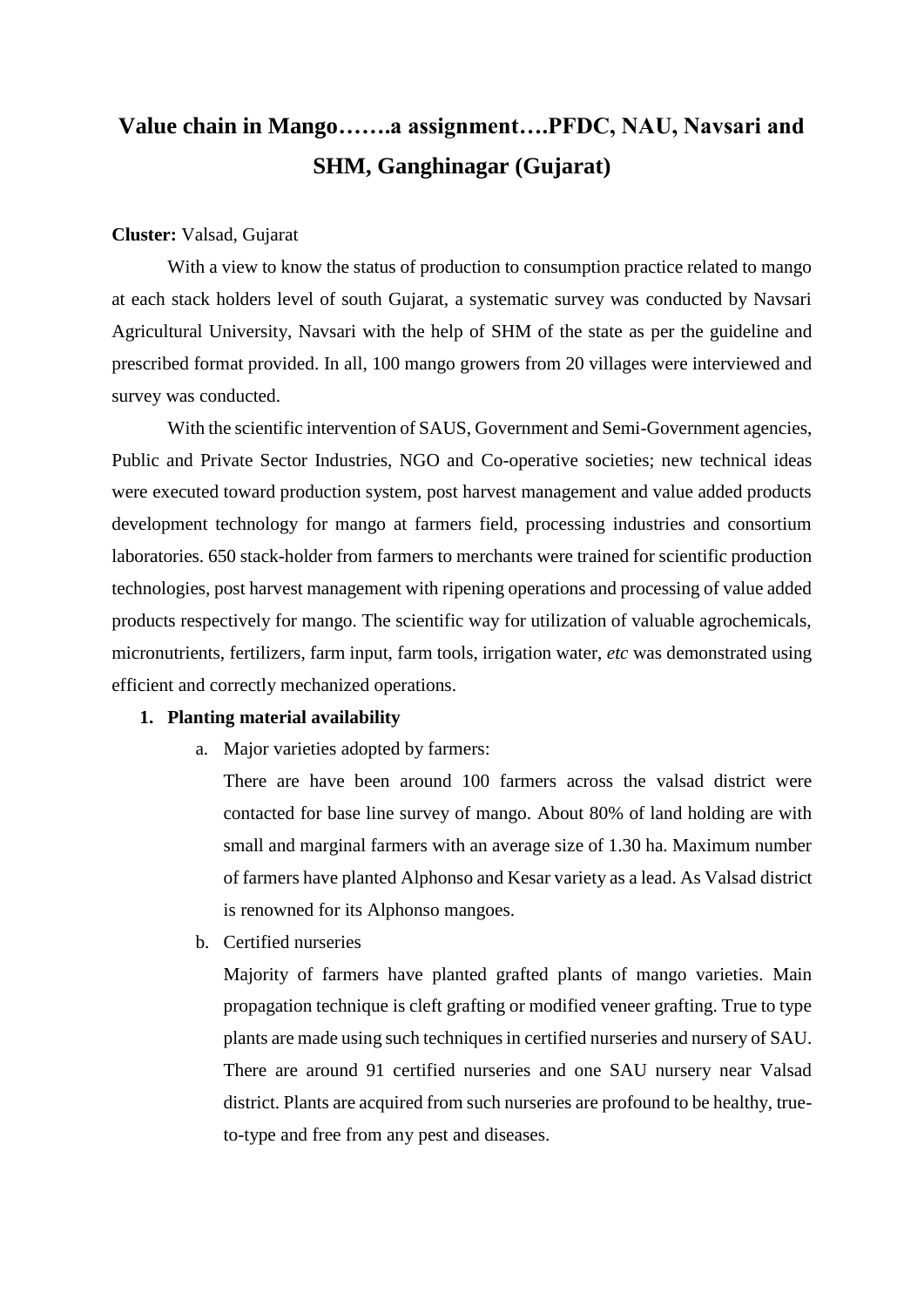- c. Which type of plants are use to make orchard: grafted plants are in of maximum use for orchard plantation of mango in valsad district. As gestation period can be reduced. Before planting land is prepared by thorough ploughing. Ploughing during the month of Nov.-Dec. has been adopted by majority of farmers which facilitated reduction in infestation of pests in soil.
- d. Around 16 farmers have adopted high density planting at a distance of 3.0 m X 2.5 m, which population of 1333 plants/ha. Regular pruning and canopy management has been practiced to sustain the framework. Majority of farmers have used the method of drenching of 50 ml/lit chloropyriphos to reduce the infestation of termite in new plantation.

## **2. Fertilizer schedule adopted by farmer**

a. Fertilizer dose

Majority of farmers have adopted the fertilizer schedule given by State Agriculture University for mango. Recommended dose of fertilizer of mango in South Gujarat zone is 750:160:750 g NPK plant per year for 10 years old tree. Organic manure in the form of FYM is adopted by all the farmers having around 100 kg per tree per year for 10 years old tree.

b. Time of application

Farmers across Valsad gives fertilizer in the month of June with half dose of nitrogen during monsoon (June-July) with full dose of phosphorus and potassium and remaining half dose of nitrogen in the month of February. In terms of micronutrients majority of farmers are applying 50 to 100 gm zinc sulphate and 100 to 200 gm ferrous sulphate per tree as only these elements are to be found scare in South Gujarat soils.

c. Types of fertilizers

Both organic and inorganic fertilizers are being used by all the farmers.

## **3. Insecticide/Pesticide**

a. Types of IPM adopted by farmers

Generally farmers across the district have adopted the crop protection calendar of SAUs which includes application of pesticides/fungicides from the month of October to April during critical growth and development stage.

b. Any specific major issue

One of the major constraint accounted by farmers of mango cv. Alphonso is irregular bearing. However, around 58 farmer have adopted the application of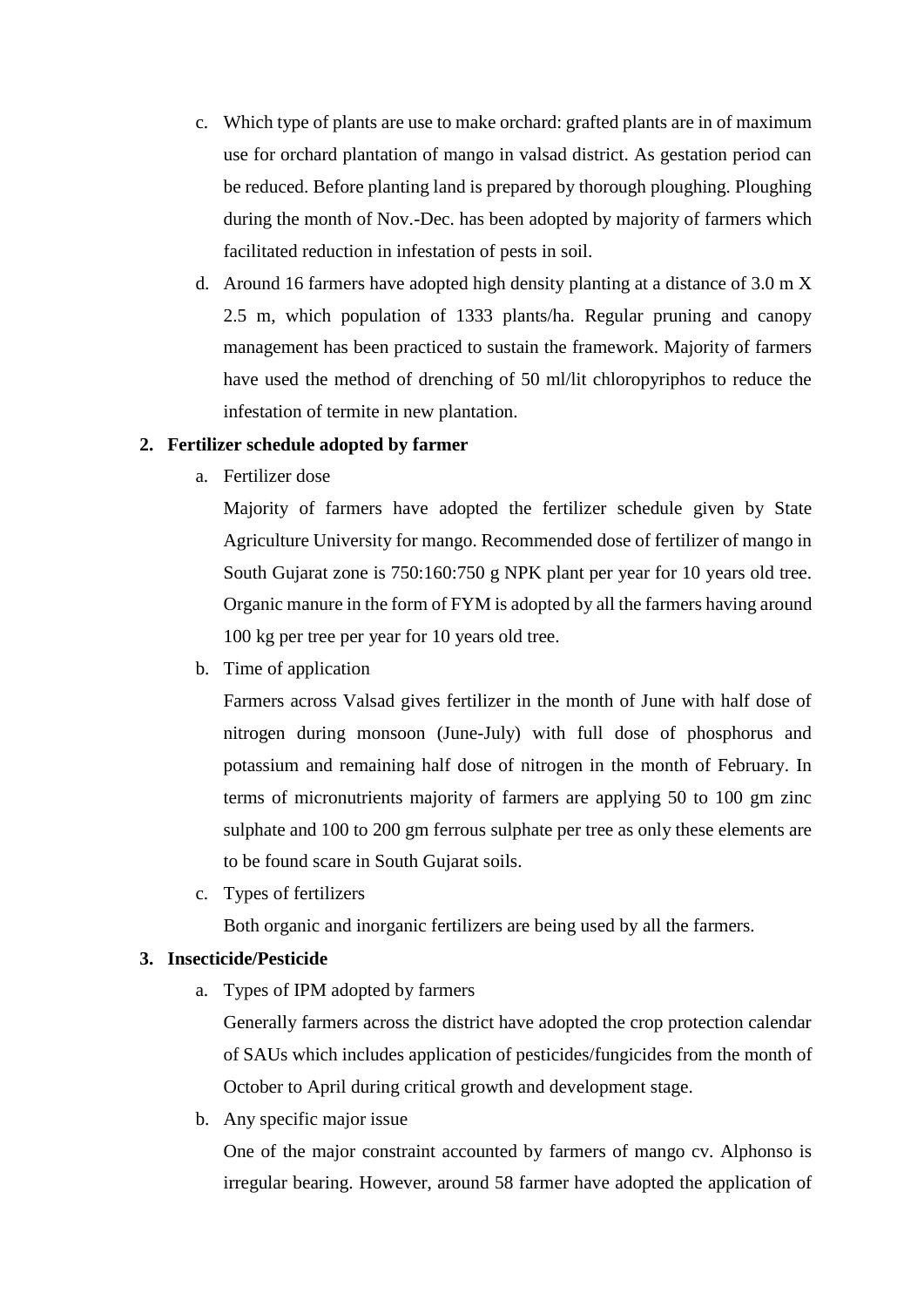paclobutrazol @ 2 a.i/lit as recommended by SAU and State horticulture department. Spongy tissue in alphonso mango have also seems prevalent. Sod culture and mulching have been adopted by some farmers to reduce the incidence of spongy tissues.

c. Time of regular application

Regular application of copper sulphate and cholopyriphos after harvesting of mangoes and before onset of monsoon is been practiced by majority of farmers to check the diseases and pests during monsoon period. There has been issue of malformation has been accounted by some of the farmers, field sanitation and fungicide application has been practiced by these farmers. Farmers are been encouraged to buy planting materials from certified nurseries of govt. of Gujarat or from the agricultural universities.

#### **4. Irrigation**

a. Conventional methods of irrigation

Farmers across the district are mainly depend upon canal water for irrigation. Flood and furrow method with ring method is mainly adopted by farmers. However, some farmers have adopted HDPE pipe for water application at pea and marble stage in the ring of tree, which have been shown to save water by 10-12%.

b. Micro

Drip irrigation is only adopted by approximately 4% of farmers. Peak stage of irrigation adopted by farmers was pea stage and marble stage.

#### **5. Production Traits**

## *1. Field practices adopted by farmers*

a. Land preparation

Land preparation is done before planting in the month of April-May by farmers. Farmers are incorporating farm yard manure during land preparation. Some farmers are also incorporating castor cake/bicompost during field preparations.

b. Planting season/Method/Distance

June-July with moderate monsoon is the main planting season of new mango plantation in Valsad district. Staking during planting of grafts is common practices adopted by every farmers. Common planting distance of 10X10 m has been adopted by all the farmers.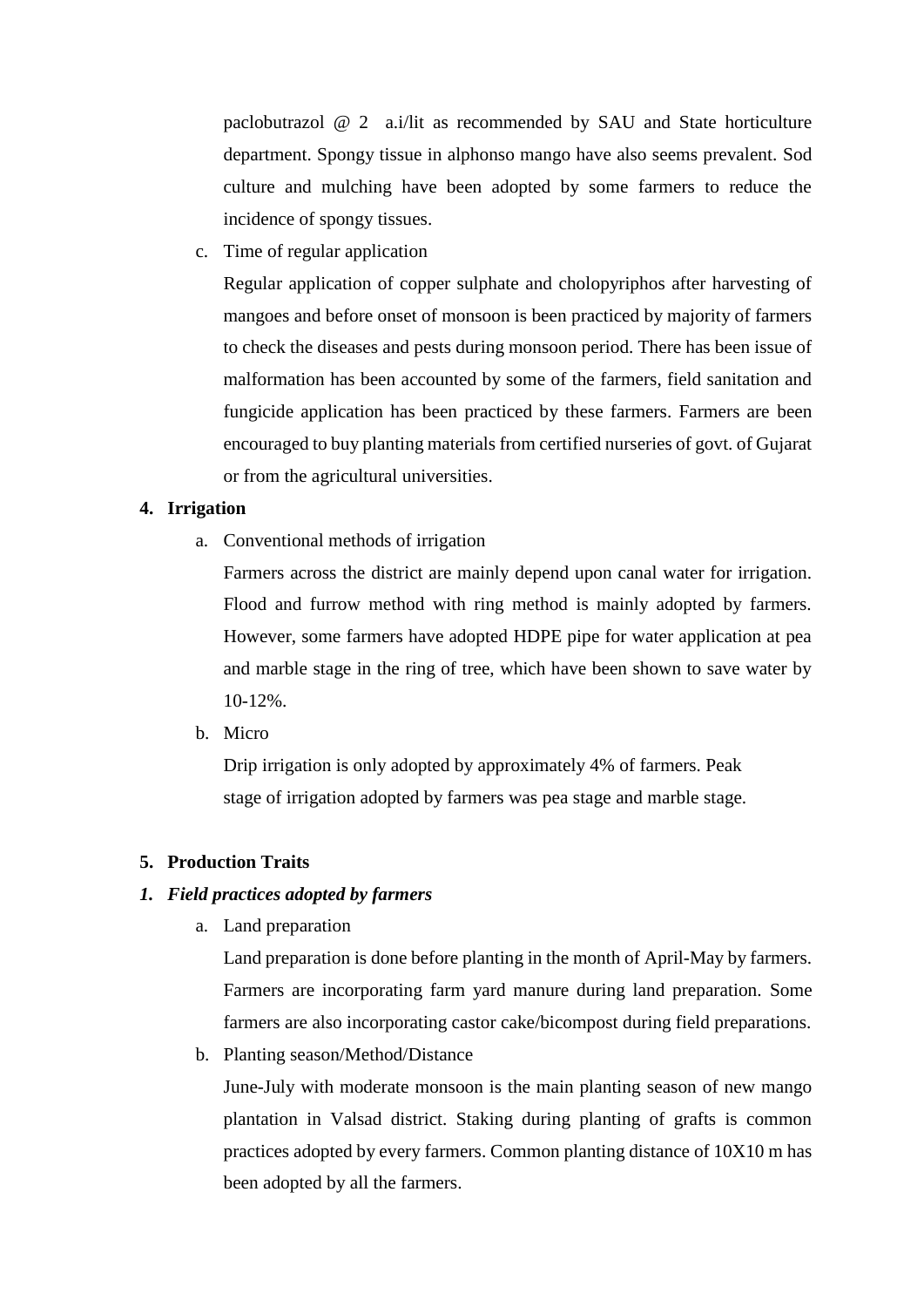c. Training/Pruning adopted if any

Farmers have adopted light pruning of trees during growth stages have adopted for better framework. SAUs have recommended to apply center opening technique for increase in light penetration and better growth of tree.

# *2. IPM schedule*

As per SAU crop protection calendar

# *3. Application of compost/OM if any*

Generally, well rotten farm yard manure used by all the farmers across the mango orchard. However, some farmers have also started applying castor cakes, banana pseudostem sap, vermicompost as a mean of organic manure incorporated in soil. Approximately 10 t/ha of compost is incorporated by farmers.

# *4. Any SAUs/ICAR technologies adopted by farmers if any*

- a. 29 farmers across the district have adopted the technique of pruning/center opening of tree using Lux meter which ensure better light penetration and high availability of light. Light availability in orchard have increased up to 70% after this technique.
- b. Rather than giving random irrigations, maximum farmers have adopted to give light irrigation during winter period. Irrigation using HDPE pipes and ring method at pea and marble stage have adopted by farmers which have shown to reduce the water waste and increase the fruit retention.
- c. Farmers have adopted the soil and plant analysis by the help of SAUs and give fertilizers accordingly as per the requirement. Such practices have reduced the judicious use of soil and foliar fertilizers.
- d. Farmers have adopted IPM schedule recommended by SAU as a plant protection measure which have eventually reduce other private allies.
- e. Harvesting at proper tapka stage have been adopted by farmers for better market quality. 'Dapoli' harvester developed by agricultural university have adopted by farmers which have seems to reduce the harvesting time.
- f. Farmers and merchandisers have adopted the use of CFB boxes for on field packaging of mangoes.

# **6. PHM**

# *1. Harvesting/Cleaning/Sorting/Packaging*

a. Harvesting Stage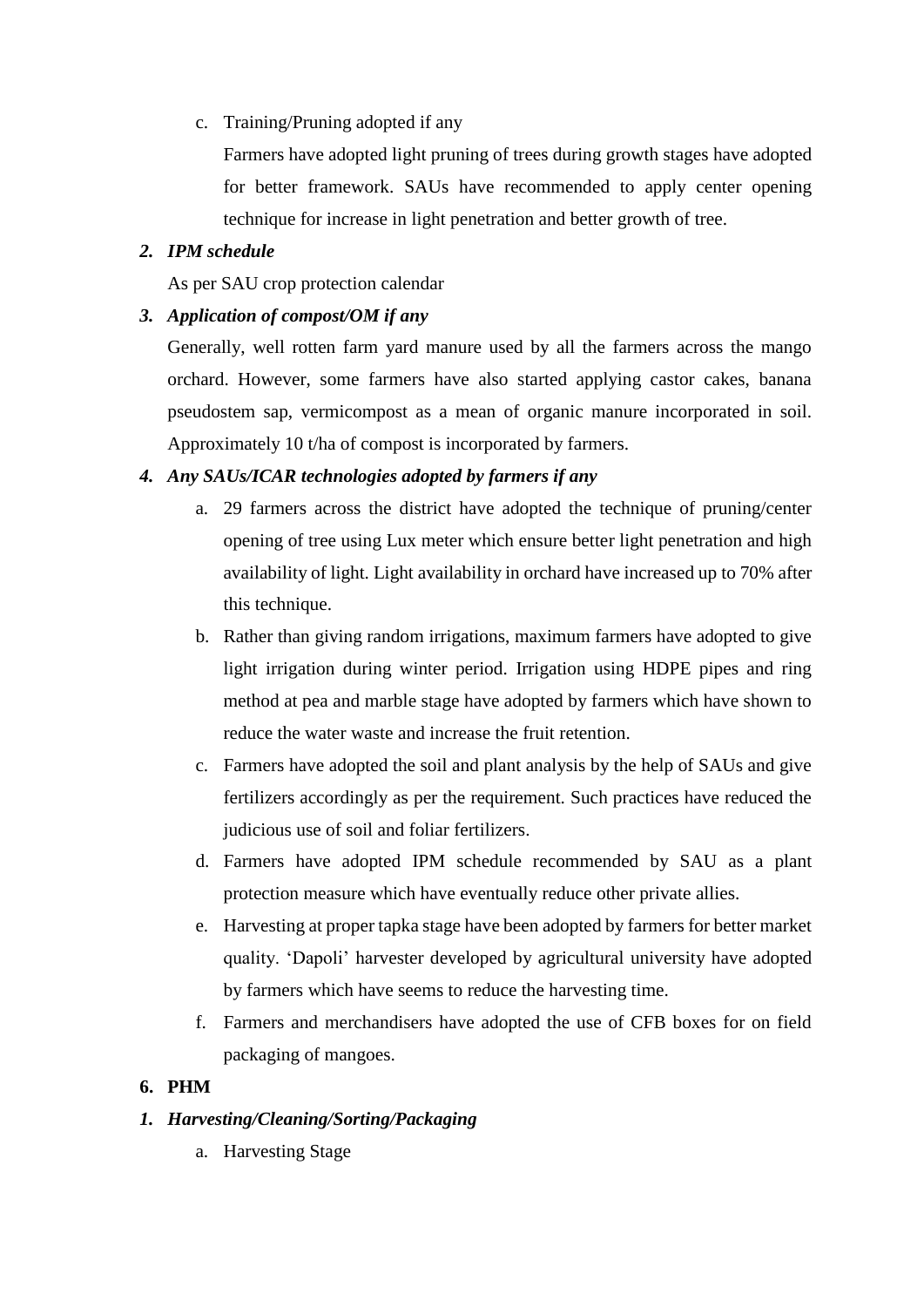Farmers are harvesting mango at tapka stage across district. Also for long distance market harvesting at earlier stage per marketing requirement is adopted.

b. Harvesting time and peak month

Main harvesting season for the mango in Valsad district is April-May.

- c. If any specific PHM practices
	- i. Around 58 farmers and their marketing agents have adopted technique of de-sapping of mangoes after harvest to reduce the post-harvest losses occur due to tannins in sap.
	- ii. Bagging using news papers bags were adopted by few farmers which have shown increase the average weight of volume by 16% and reduction in fruit fly and spongy tissue damage.
	- iii. Sorting and grading during harvesting is a common practice among farmers to fetch good market prices per grades.
	- iv. There has been increasing issue of fruit drop encountered by the farmers across the district. Farmers have adopted SAU techniques of application of 2 gm  $NAA + 2$  kg urea in 100 lit of water spray.
	- v. Farmer/Sellers also adopted using ethaphone @ 185ml/100 lit for ripening of mango instead of using Carbide which has been banned for use.

#### *2. Processing*

a. No. of processing units

There are around 3 processing sectors working in valsad on medium and large scale. Majority of industries are making pulp and pickles from ripe and unripe mangoes.

b. Processed products made by farmers

There are several processed products made from ripe and unripe mangoes. Mango pulp and its product includes mango papad, mango juice, mango nectar, mango jelly, mango jam, etc are widely made. Mango pickle is of utmost important product made from unripe mango fruits.

c. Gruh Udhyogs

Gruh udhyogs runs by women of rural areas been survey for its products and action. Women in the villages are engaged in making home made pickels, dry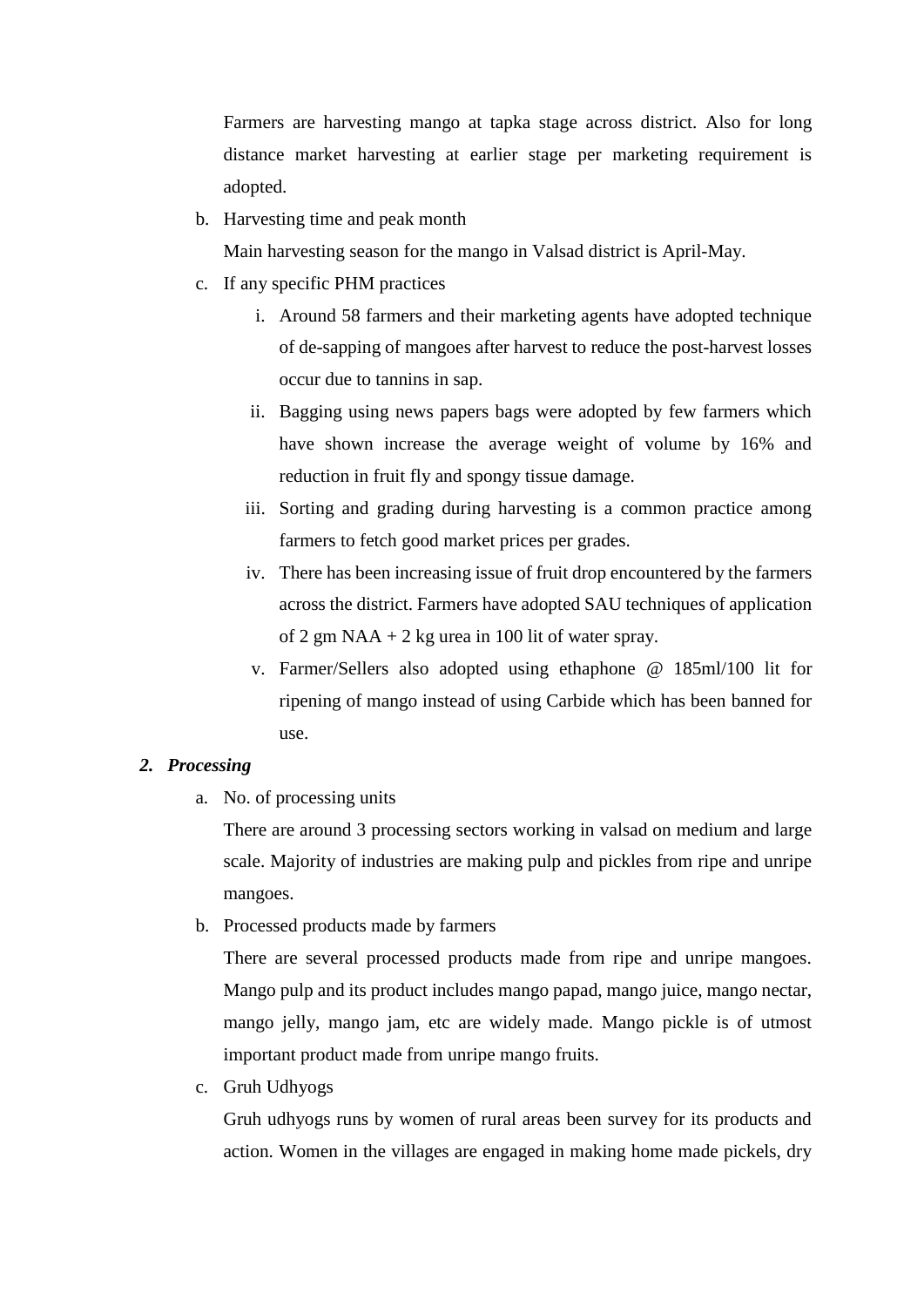powder of mango stones and mango papad at small to medium scale levels. Around 29 gruh udhyogs are running across the districts.

d. Quantity processed

Mango pulp processing and canning is by far the most processed product across the industry. Approximately 1 lac tones of pulp is being made and canned.

## *3. Storage facilities across district*

a. Ripening room/cold room

There are around 7 ripening units and cold rooms are established owned by private sectors. Farmers selling their mangoes to processing industries are allowed to put their produce in such facilities. However, SAU also provides facility for ripening of mango and cold room for farmers on hire basis.

## *4. Marketing linkages*

Majority of farmers are engaged in selling of mangoes to the merchandisers, directly to *sahakari mandli* or to processing industries. Small group of farmers are found to sell mangoes on their own. For marketing, farmers are getting higher price when they sell on their own. However, merchandiser and processing industries have lower price of mangoes as compared to other means. Marketing produce to the distance market is mainly practiced by merchandisers who buy mangoes directly from the farmers at decided rates.

## **7. Identification of Gaps**

- 1. There has not been any involvement of FPO or FIGs found to be linked with aggregate of mangoes from the farmers across the district.
- 2. Status of skill development
	- Farmers have been provided on field/off field training for cultivation practices, post harvesting and marketing of mangoes through state horticulture department, Agriculture University, KVKs and SSKs extension programs.
	- Under value chain project around 400 farmers were trained for sorting, grading, packaging of fruits, use of ethaphon for ripening and visit of ripening and cold rooms.
	- Approximately 250 farmers/enterpenuers/processor/stakeholders are trained on processing and marketing of mangoes.
	- Marketing linkage has been established through public private partnership with BAIF, Patson foods Pvt ltd., Food and Inns Pvt Ltd.and Sachi Exports.